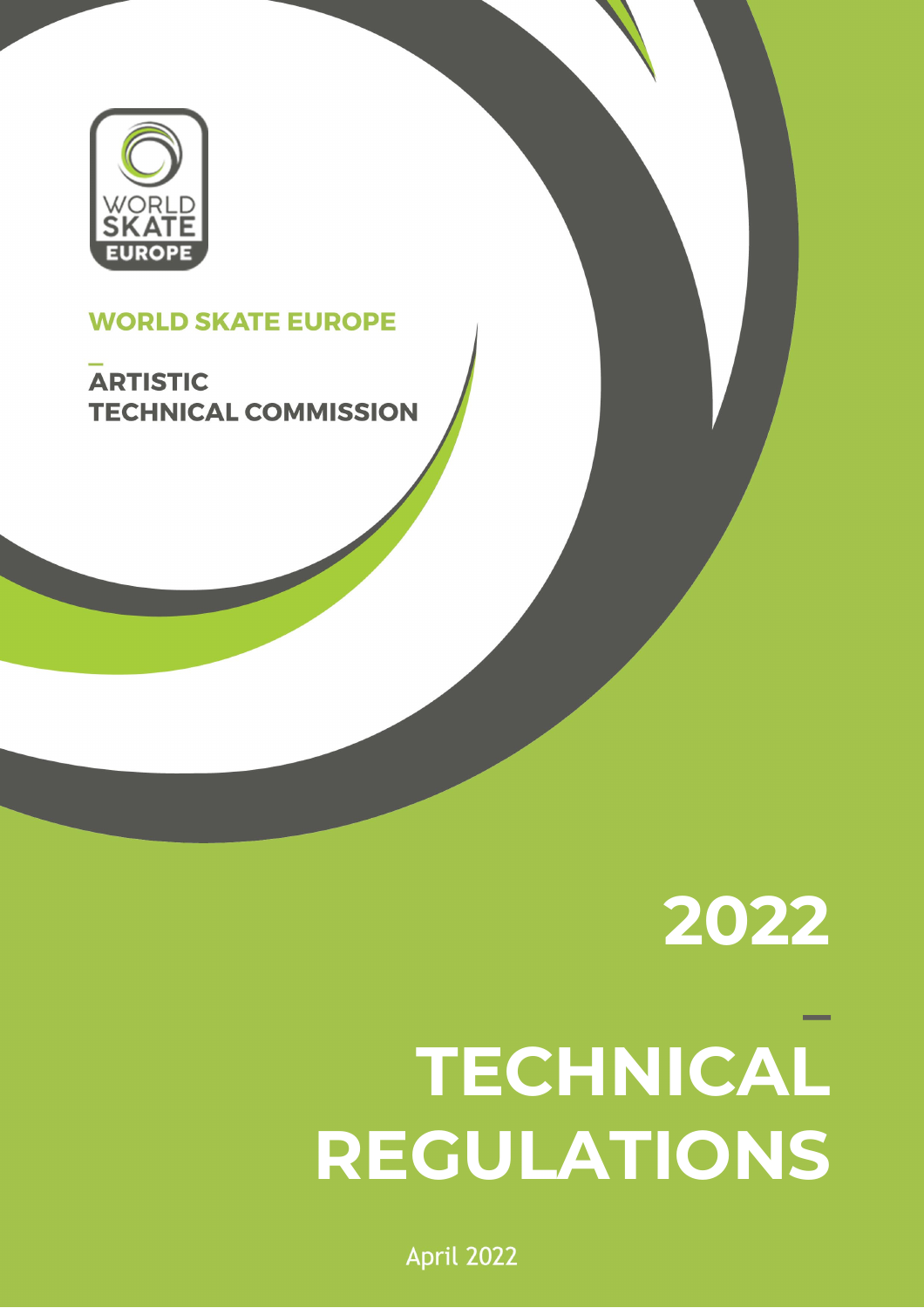



#### **TABLE OF CONTENTS**

| 1.  | AGE CATEGORIES (FORMERLY RULE 100-102)                               | 5  |
|-----|----------------------------------------------------------------------|----|
| 2.  | PAIRS AND PROMOTIONAL PAIRS (FORMERLY RULE 101)                      | 5  |
| 3.  | <b>EXCEPTION FOR SOLO DANCE (FORMERLY RULE 103)</b>                  | 6  |
| 4.  | PROMOTIONAL PAIRS   SPECIAL RULES                                    | 8  |
| 5.  | <b>EUROPEAN CHAMPIONSHIPS FOR ALL CATEGORIES (FORMERLY RULE 500)</b> | 12 |
| 6.  | <b>CUP OF EUROPE   FREE &amp; PAIRS (FORMERLY RULE 501)</b>          | 12 |
| 7.  | <b>CUP OF EUROPE   DANCE (FORMERLY RULE 501 B)</b>                   | 13 |
| 8.  | <b>INTERNATIONAL COMPETITIONS (FORMERLY RULE 605)</b>                | 13 |
| 9.  | <b>ACCREDITATION (FORMERLY RULE 503)</b>                             | 16 |
| 10. | <b>PRIZES (FORMERLY RULE 503)</b>                                    | 16 |
| 11. | <b>INFORMATION (FORMERLY RULE 506)</b>                               | 19 |
| 12. | <b>REGISTRATION FORMS (FORMERLY RULE 506)</b>                        | 19 |
| 13. | <b>ORGANIZATION FEES IN 2022 (FORMERLY RULE 600)</b>                 | 22 |
| 14. | PARTICIPATION FEES IN 2022 (FORMERLY RULE 600)                       | 22 |
| 15. | <b>TOURNAMENT FEES IN 2022</b>                                       | 22 |
| 16. | <b>PAYMENT PROCESS (FORMERLY RULE 605)</b>                           | 23 |
| 17. | <b>BANK ACCOUNT</b>                                                  | 23 |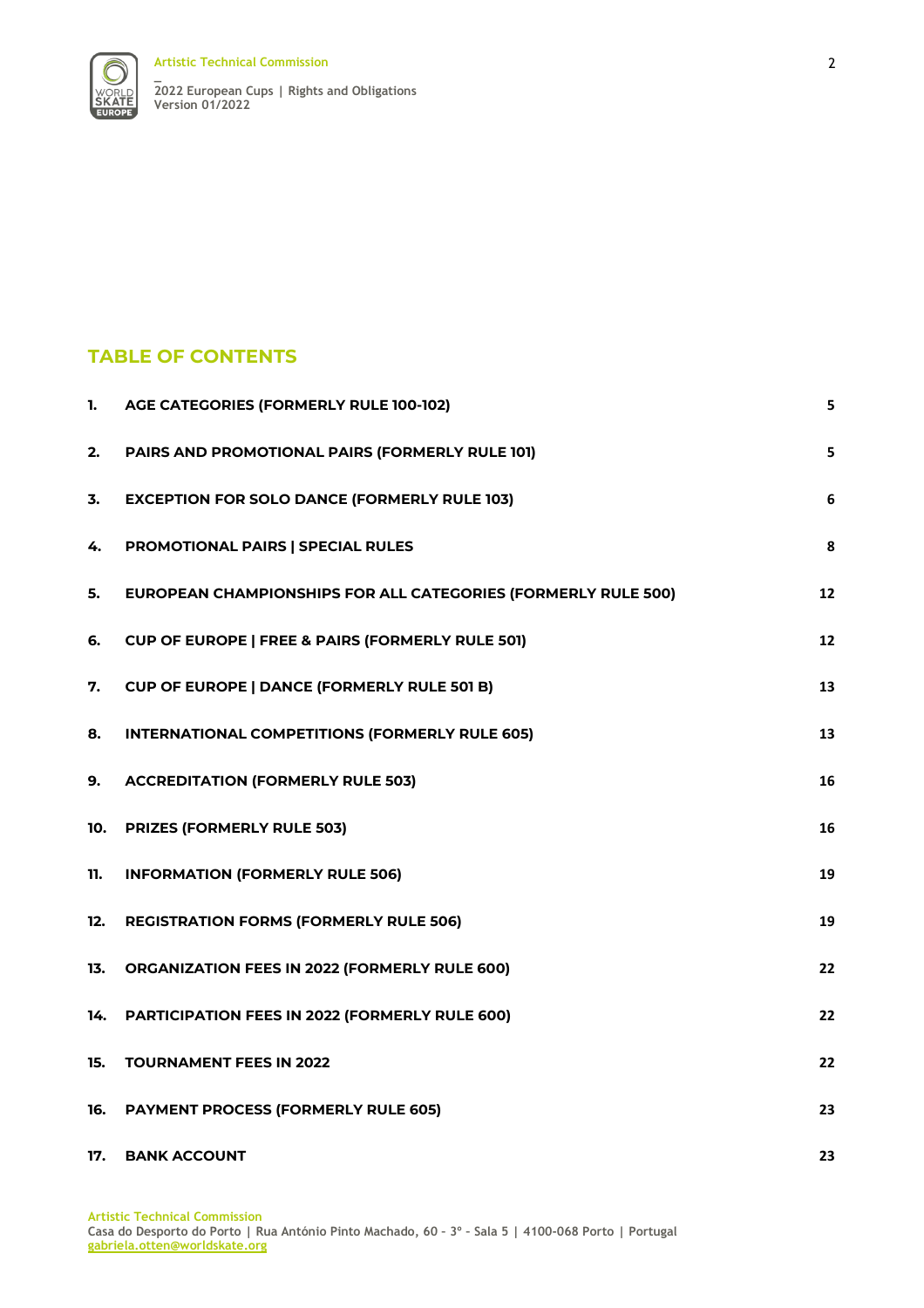**Artistic Technical Commission**



**\_ 2022 European Cups | Rights and Obligations Version 01/2022**

**IN ALL disciplines for technical rules, the WORLD SKATE regulations apply.**

**Please refer to World Skate Regulations on the World Skate Artistic Homepage.**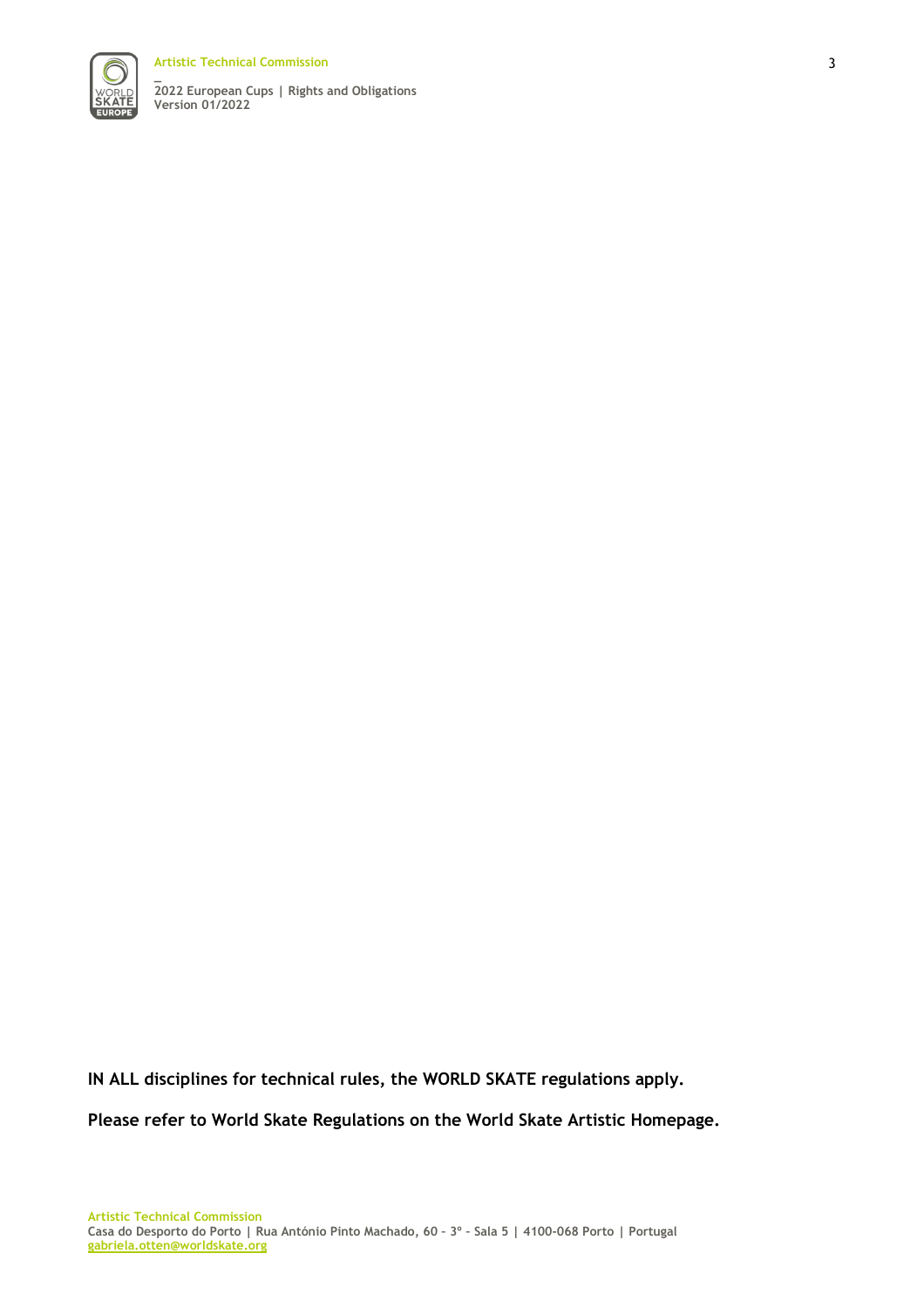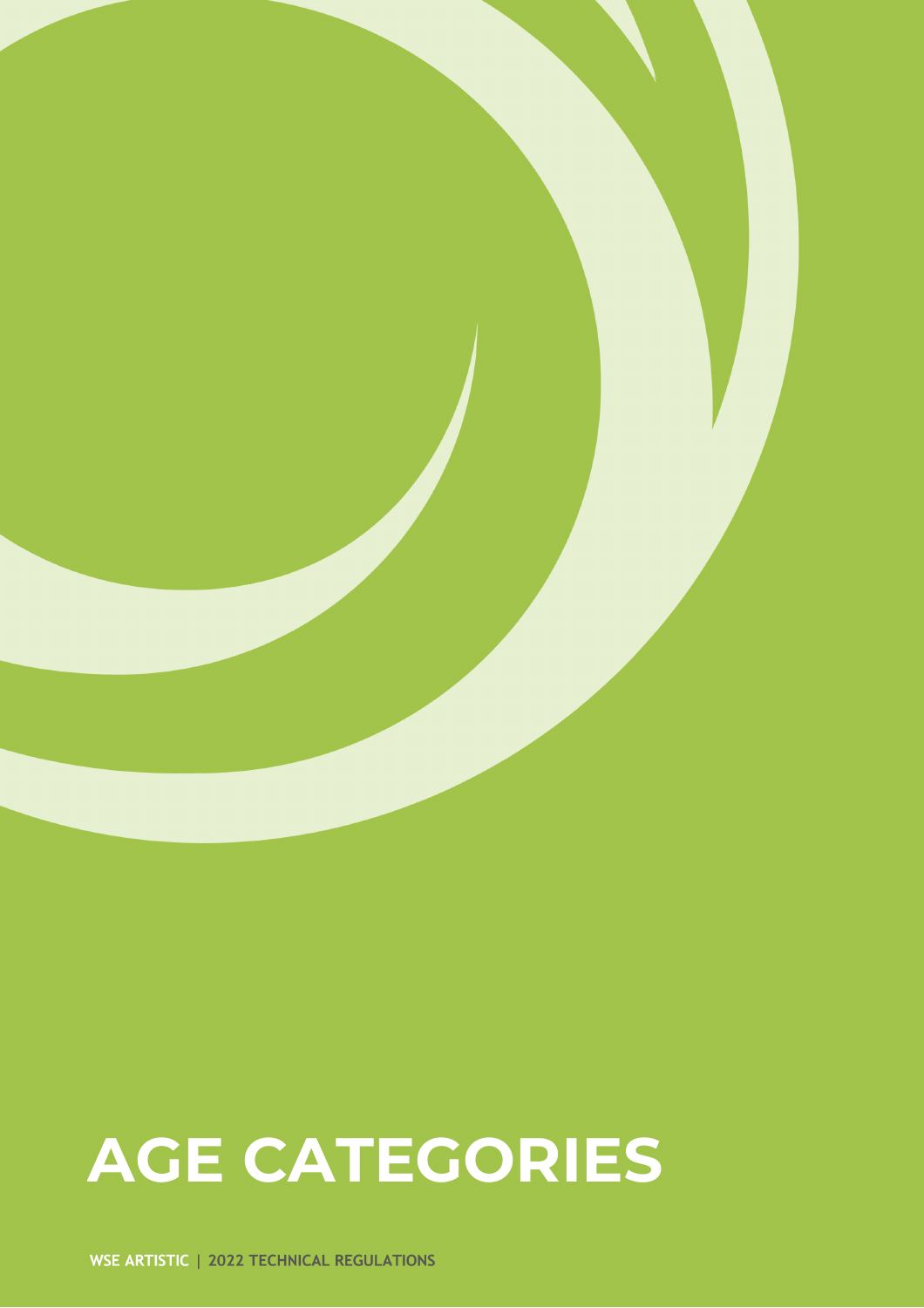# <span id="page-4-0"></span>**1. AGE CATEGORIES** (FORMERLY RULE 100-102)

For all age categories please refer to World Skate General 2022 Chapter 2.1 for further information with the exception of Promotional Pairs which is regulated below in number 2.

### <span id="page-4-1"></span>**2. PAIRS AND PROMOTIONAL PAIRS** (FORMERLY RULE 101)



**PROMOTIONAL SENIOR - max 19 years (2003) and before - min 12 years** 

**PROMOTIONAL JUNIOR - max 18 years (2004) – min 12 years** 

**PROMOTIONAL YOUTH - 16 years (2006) – min 12 years** 

**PROMOTIONAL CADET - max 15 years (2007) – min 10 years** 

The AGE in the table above refers to the age of the skater who is turning in the year of the competition (that is, in the calendar year being; 1st of January through to and including the 31st of December, in the year of the competition).

**Categories**: In all championships and international competitions on the WSE ARTISTIC Calendar you cannot skate in a lower category in the future, e.g. European Youth, you cannot go back to Cadet. Cadets cannot go back to Espoir.

In Championships & Cup of Europe, the citizenship and the age are the responsibility of each Federation entering the skaters.

Age of skaters PAIRS SKATING. The category will be determined with the rules prescribed in Chapter 2.1 of the World Skate General 2022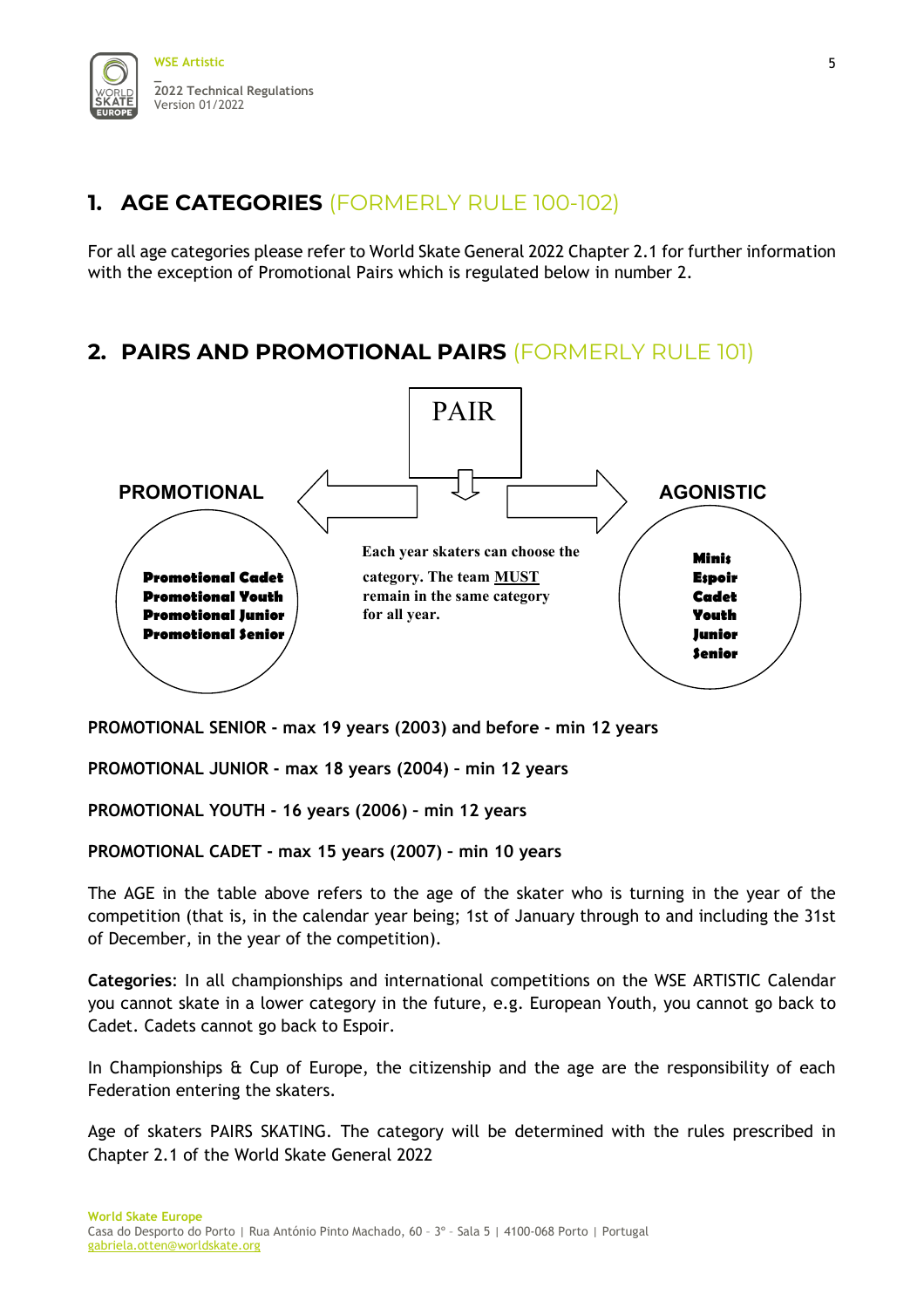## <span id="page-5-0"></span>**3. EXCEPTION FOR SOLO DANCE** (FORMERLY RULE 103)

The rules of World Skate apply with the exception that for Cadet and Youth only the rule that National Federations who will enter a male athlete in the Solo Dance category will also have to enter a Dance Couple in the same category will not apply in 2022 only.

**NB: This rule will apply as of 2023 also for these age categories.**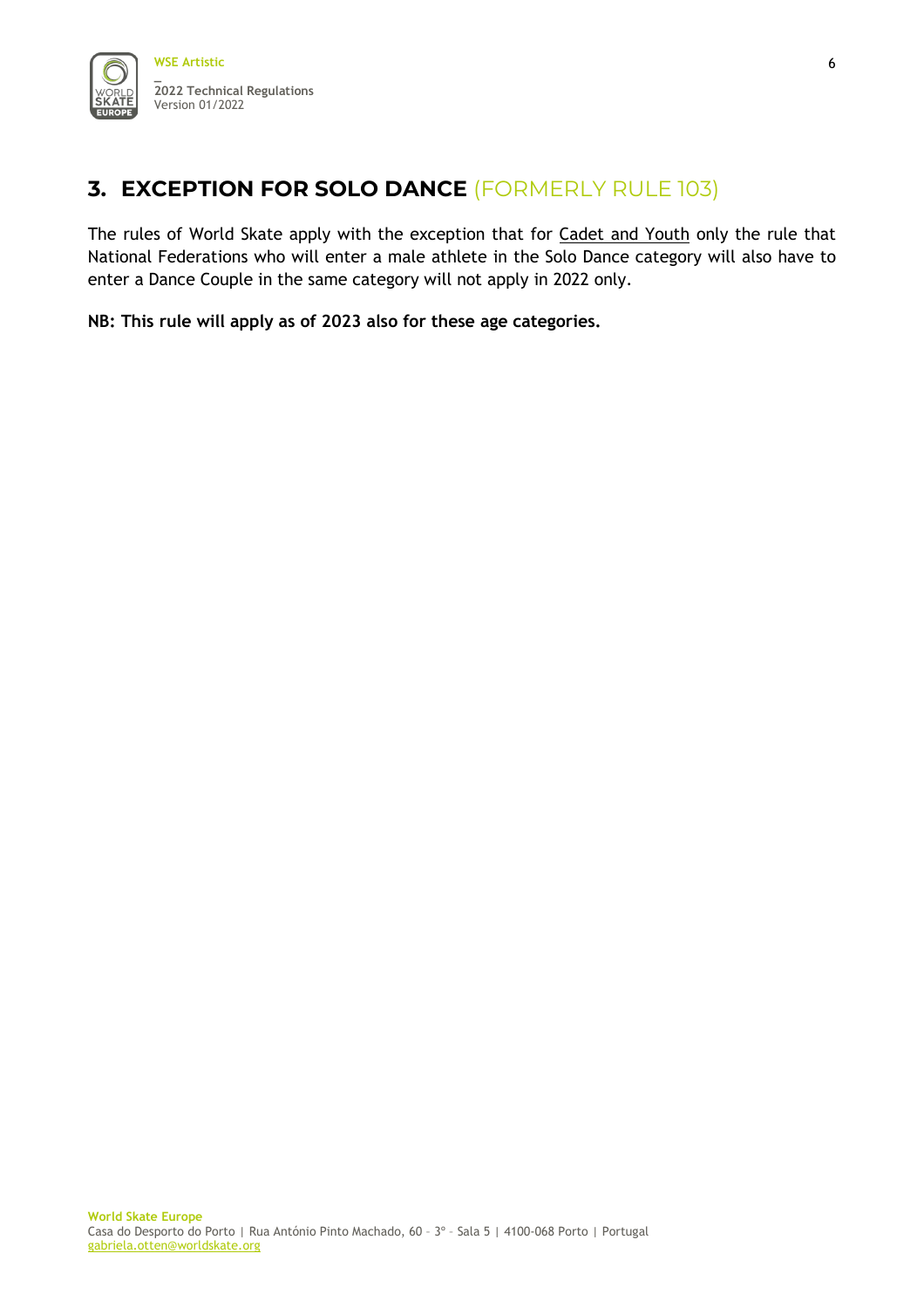# **SPECIAL RULES PROMOTIONAL PAIRS**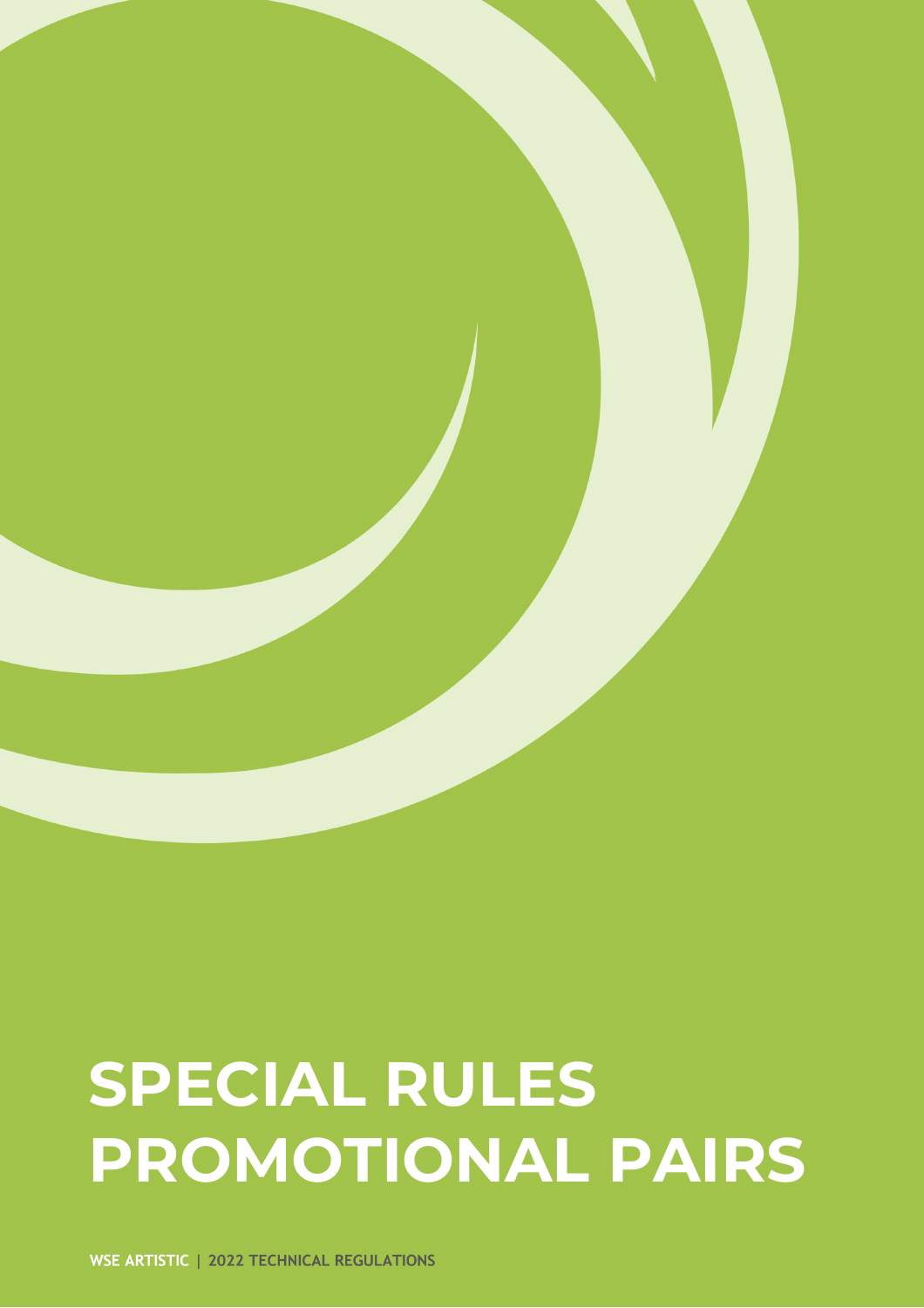

# <span id="page-7-0"></span>**4. PROMOTIONAL PAIRS | SPECIAL RULES**

#### **4.1. PROMOTIONAL PAIRS** (FORMERLY RULE 300)

Long Program Promotional Pairs General Rules *(applicable to all Promotional Pairs Categories)*

- All the lift take-offs must be different in each program.
- The Footwork sequence can include just one (1) jump of maximum one (1) revolution (even if not recognized jump). An extra jump will be considered an extra element and will be penalized as such. Quick stops are permitted if they need to characterize the music and it is also allowed to skate on the pattern just executed (retrogression is allowed).
- In the long programme choreographic movements, such as little dance lifts, are allowed. For all other elements see normal rules of pairs in the WS ARTISTIC Book (Artistic Technical Committee – World Skate – Pairs 2022).

#### **4.2. PROMOTIONAL CADET PAIRS** (FORMERLY RULE 301)

NO Short Program

**LONG PROGRAMME** 3.30 min +/- 10 seconds

Can insert ONLY:

- **Maximum two (2) Lifts** (Single or in Combinations) selected from No-Overhead Lifts like: Axel, Flip Reversed Split position, Around the back lift, Etc. Each combination lift must not exceed eight (8) rotations of the Man, however Single Position lift must not exceed four (4) rotations. Are NOT allowed choreographic movements, adagio type movements, at the exit.
- **Maximum one (1) Side by Side Jump** (Solo or Combination of max 3 Jumps, max two (2) rotations (no double rittberger/loop).
- **Maximum one (1) Side by Side Spin** (Solo or Combination of max 3 positions, selected from Upright, Sit & BO Camel - no others Camel, broken ankle, heel and inverted)
- **Maximum two (2) Throw or Twist jumps** (max 1 Twist Jump) with max one and a half (1.5) revolutions + Double Salchow.
- **Maximum one (1) Contact Spin** (Solo or Combination of max 3 positions). ONLY selected from Upright Spins, face to face inner/outer Sit Spins, Arabesque Sit Spin, Hazel Spin, Pull Around Camel/Kilian (free entrance).
- **Maximum one (1) Spiral**, angel (camel) OR death spiral (free choice).
- **Maximum one (1) Footwork Sequence** maximum level 4, maximum 40 seconds. Pattern is free.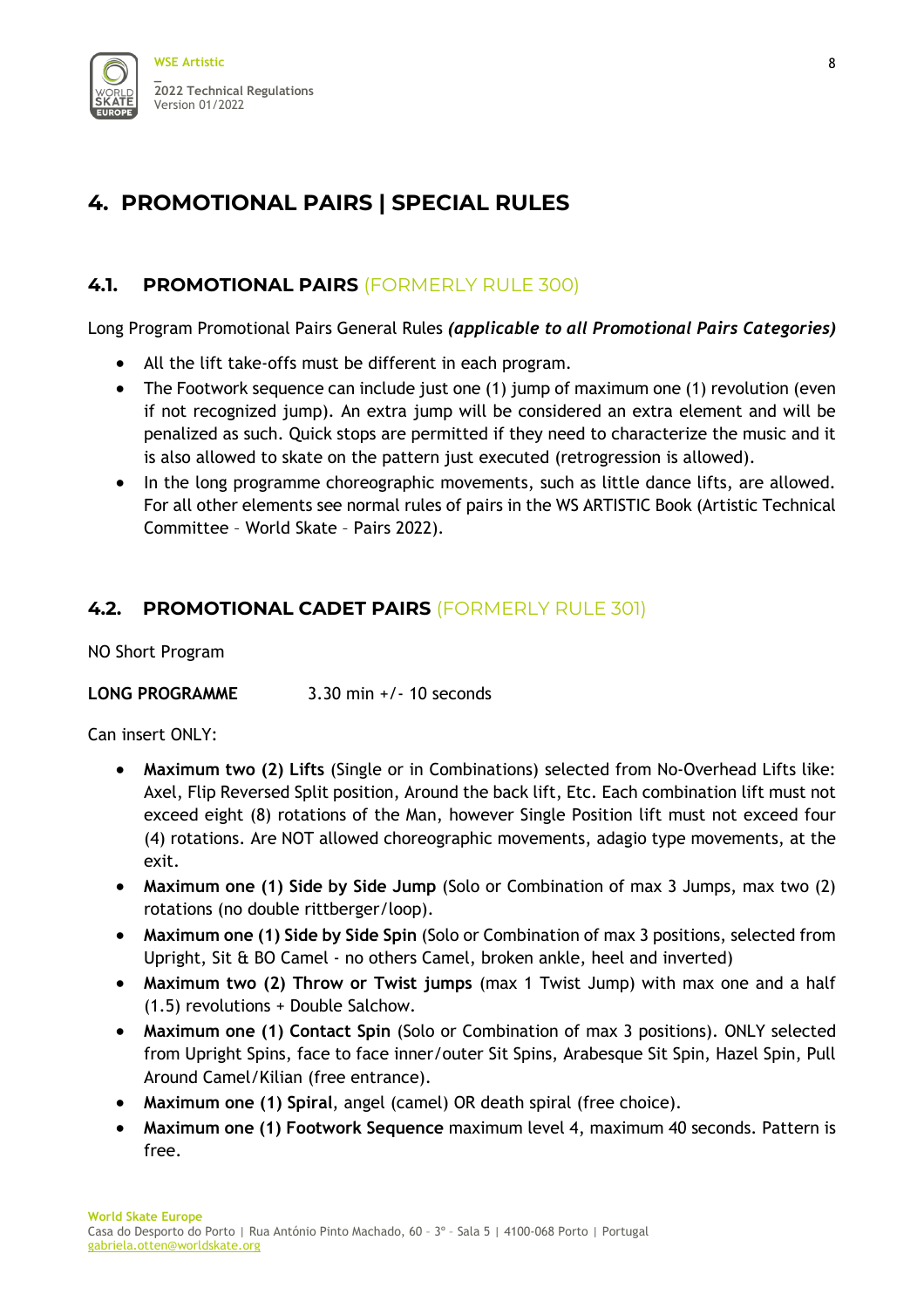

#### **In the Long Programme, a broken ankle spin is not allowed!!**

Components Factor: 1.4

#### **4.3. PROMOTIONAL YOUTH PAIRS** (FORMERLY RULE 302)

NO Short Program

**LONG PROGRAM** 3.30 min +/- 10 seconds

Can insert ONLY:

- **Maximum two (2) Lifts** (Single or in Combinations) selected from No-Overhead Lifts like: Axel, Flip Reversed Split position, Around the back lift, Etc. Each combination lift must not exceed eight (8) rotations of the Man, however Single Position lift must not exceed four (4) rotations. Are NOT allowed choreographic movements, adagio type movements, at the exit.
- **Maximum one (1) Side by Side Jump** (Solo or Combination of max 3 Jumps, max two (2) rotations (no Double Axel or Triples).
- **Maximum one (1) Side by Side Spin** (Solo or Combination of max 3 positions)
- **Maximum two (2) Throw or Twist jumps** (max 1 Twist Jump) with max two (2) revolutions.
- **Maximum one (1) Contact Spin** (Solo or Combination of max 3 positions). Forbidden Impossible Spins (all type) and Spin around over the head camel with the ladies in inverted position.
- **Maximum one (1) Spiral**, angel (camel) OR death spiral (free choice).
- **Maximum one (1) Footwork Sequence** maximum level 4, maximum 40 seconds. Pattern is free.

**In the Long Programme, a broken ankle spin is not allowed!!** 

Components Factor: 1.4

#### **4.4. PROMOTIONAL JUNIOR PAIRS** (FORMERLY RULE 303)

NO Short Program

**LONG PROGRAMME** 4.30 min +/- 10 Seconds

Can insert ONLY:

• **Maximum two (2) lifts** (Single or in Combination), are not allowed Reverse Cartwheel (all type), and all Lifts where the Ladies during the take-off make a Spin with the head down, like Spin Pancake and similar Lifts. Each combination lift must not exceed eight (8)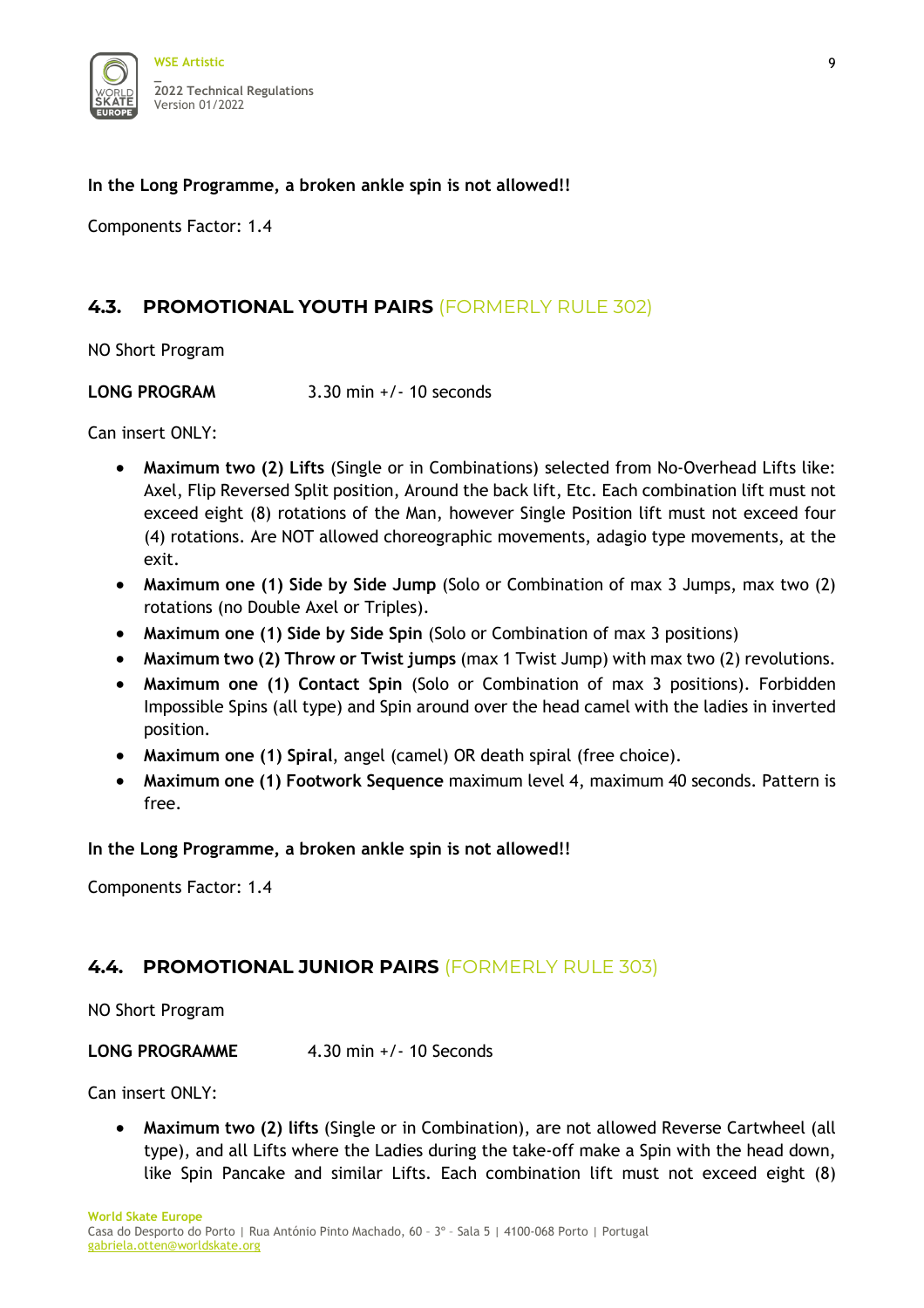

rotations of the Man, however Single Position lift must not exceed four (4) rotations. Choreographic movements, adagio type movements, are allowed while ending the lift..

- **Maximum two (2) Side by Side Jump** (Solo or Combination of max 3 Jumps). Forbidden Double Axel and Triples.
- **Maximum one (1) Side by Side Spin** (Solo or Combination of max 3 positions)
- **Maximum two (2) Throw or Twist jumps** (max 1 Twist Jump) with max two (2) revolutions. One of the Throw or Twist jumps must be prepared from footwork or choreographic movement.
- **Maximum one (1) Contact Spin** (Solo or Combination of max 3 positions)
- **Maximum one (1) Death Spiral**, free choice.
- **Maximum one (1) Footwork Sequence**, maximum 40 sec, pattern is free.

Components Factor: 1.8

#### **4.5. PROMOTIONAL SENIOR PAIRS** (FORMERLY RULE 304)

NO Short Programme

**LONG PROGRAMME** 4.30 min +/- 10 seconds

Can insert ONLY:

- **Maximum two (2) lifts** (Single or in Combination). Each combination lift must not exceed eight (8) rotations of the Man, however Single Position lift must not exceed four (4) rotations. Choreographic movements, adagio type movements, are allowed while ending the lift..
- **Maximum two (2) Side by Side Jump** (Solo or Combination of max 3 Jumps). Forbidden Double Axel and Triples.
- **Maximum one (1) Side by Side Spin** (Solo or Combination of max 3 positions)
- **Maximum two (2) Throw or Twist jumps** (max 1 Twist Jump). One of the Throw or Twist jumps must be prepared from footwork or choreographic movement.
- **Maximum one (1) Contact Spin** (Solo or Combination of max 3 positions)
- **Maximum one (1) Death Spiral**, free choice.
- **Maximum one (1) Footwork Sequence**, maximum 40 sec, pattern is free.
- **Maximum one (1) Choreographic Sequence** where the partners MUST always hold each other. Pattern is free.

Components Factor: 1.8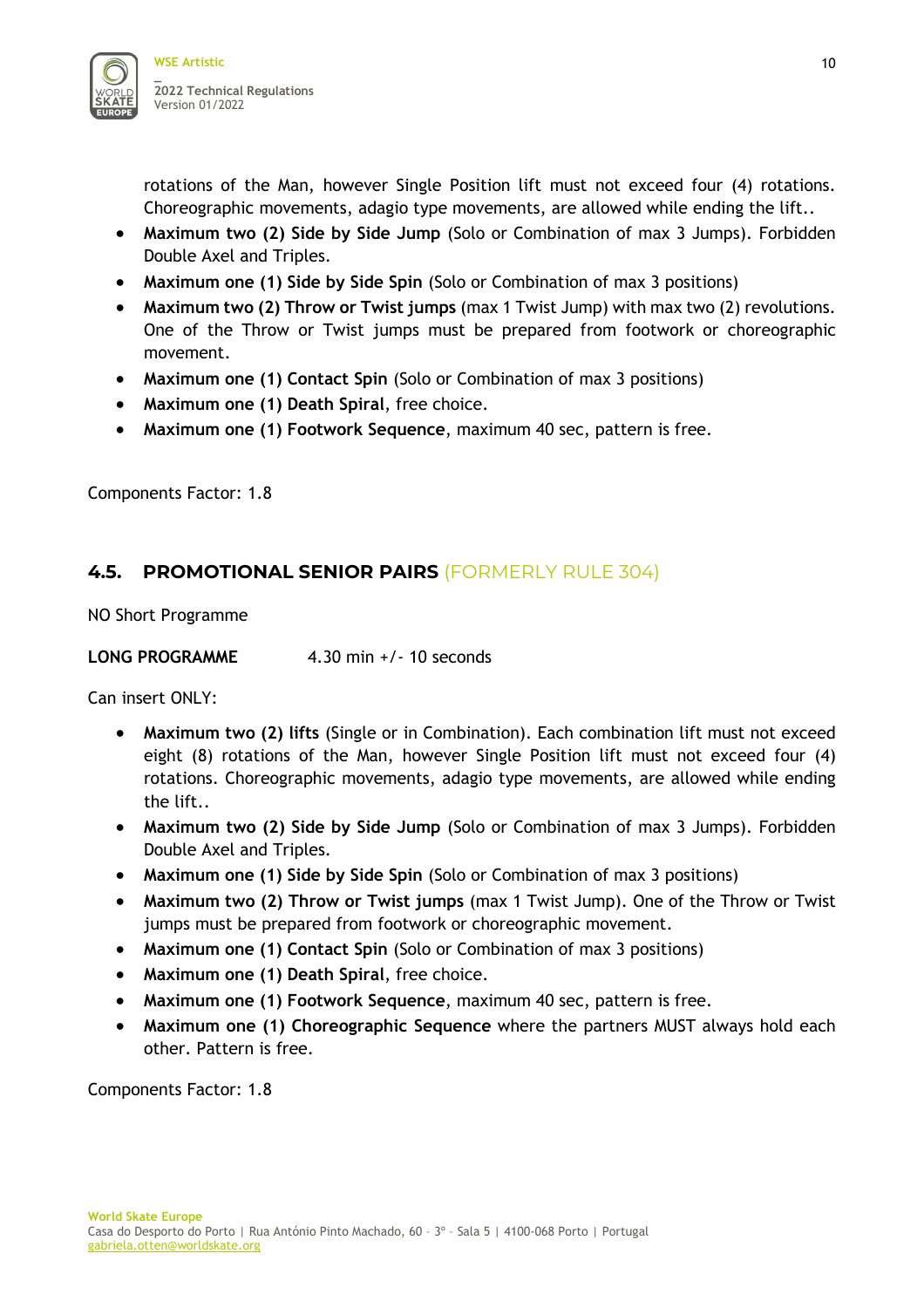# **EUROPEAN EVENTS**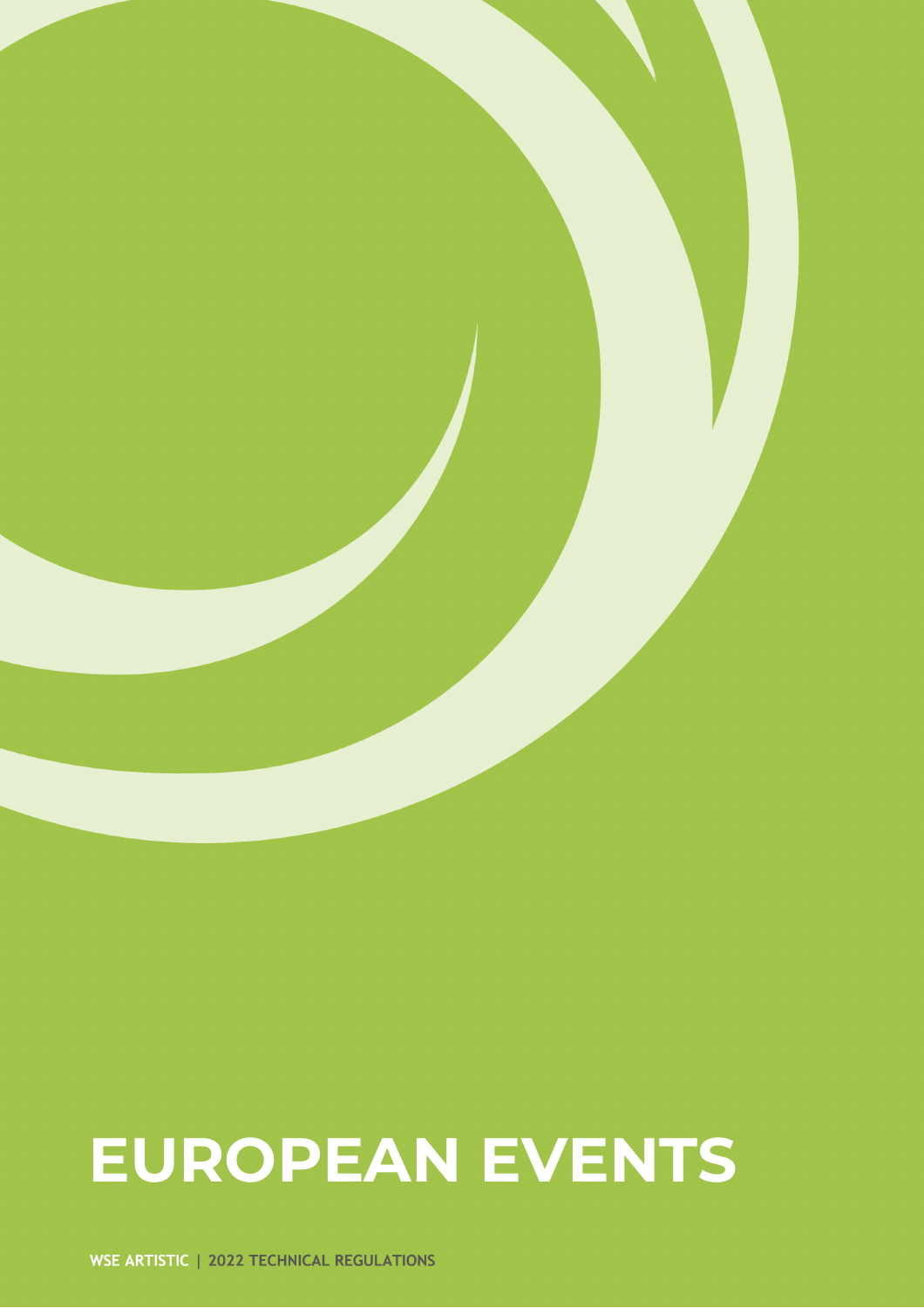# <span id="page-11-0"></span>**5. EUROPEAN CHAMPIONSHIPS FOR ALL CATEGORIES** (FORMERLY RULE 500)

The organization of European Championships will be held as a combined competition but shall be divided into a European Championships Dance (Senior/Junior/Youth/Cadet) during the first part of the competition and a European Championships Free & Pairs (Senior/Junior/Youth/Cadet) during the second part of the competition. World Skate Europe may switch this event schedule in case of organizational needs. The organizer shall work with World Skate Europe regarding the organization and schedule of the event.

#### **5.1. ENTRIES EXCEPTION FOR 2022**

As an exception to the World Skate Rules and for the year 2022 only, the following entries per nation per category are allowed:

- 3 Ladies per category
- 3 Men per category
- 3 Pairs per category
- 3 Couples Dance per category
- 3 Solo Dancers per category

**NB: As of 2023, the World Skate Rules on maximum allowed number of skaters will apply.** 

#### **5.2. TITLES**

The Following Championship titles are awarded, per category:

- Free | Ladies & Men (Quad and In-Line)
- Pairs
- Couples Dance
- Solo Dance | Ladies & Men

# <span id="page-11-1"></span>**6. CUP OF EUROPE | FREE & PAIRS** (FORMERLY RULE 501)

#### **6.1. COMPETITION FRAMEWORK**

The Cup of Europe Free & Pairs is a competition for Promotional Pairs and Free skating.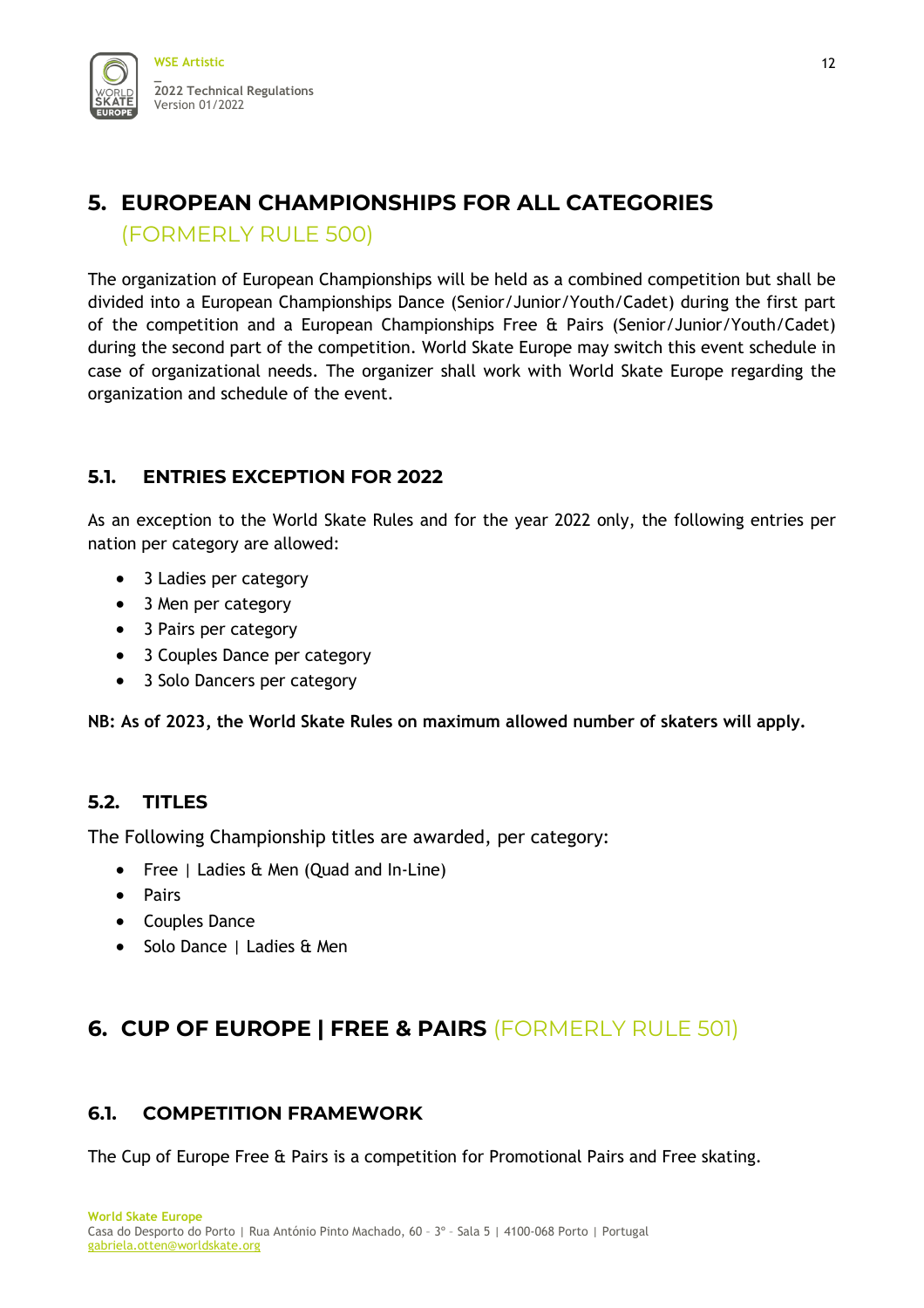

Per Nation the following maximum number of skaters are allowed:

- 3 Ladies in Minis, Espoir, Cadet & Youth, Junior & Senior Free Skating
- 3 Men in Minis, Espoir, Cadet & Youth Junior & Senior Free Skating
- 3 Pairs in Minis, Espoir and Promotional Categories

#### **Special Rules:**

**In Cadet/Youth/Junior/Senior all categories, Skaters/Pairs placed 1-3 on the respective European Championships, in the same year, cannot compete in Cup of Europe.** 

## <span id="page-12-0"></span>**7. CUP OF EUROPE | DANCE** (FORMERLY RULE 501 B)

The Cup of Europe Dance is a competition for Solo and Couple Dance.

Per Nation the following maximum number of skaters are allowed:

- 3 Solo Dance Men in Minis, Espoir, Cadet and Youth, Junior & Senior
- 3 Solo Dance Ladies in Minis, Espoir, Cadet and Youth, Junior & Senior
- 3 Couples Dance in Minis, Espoir, Cadet and Youth, Junior & Senior

**Special Rules:** 

**In Cadet/Youth/Junior/Senior all categories, Skaters/Couples placed 1-3 on the respective European Championships, in the same year, cannot compete in Cup of Europe.**

#### <span id="page-12-1"></span>**8. INTERNATIONAL COMPETITIONS** (FORMERLY RULE 605)

World Skate Artistic and the Federation of the country of origin must be notified of International Competitions or meetings (such as Seminar or other international activities).

Any proposed competition or meeting (Precision or Show Competitions included) must be submitted to WSE Artistic for its approval and for a decision as to the category it belongs to.

Application for approval to be addressed to WSE Artistic 45 days before the event, together with the following documents:

- Participation bulletin
- List of invited participants (countries, clubs, etc.)
- Remittance of the organisation Fee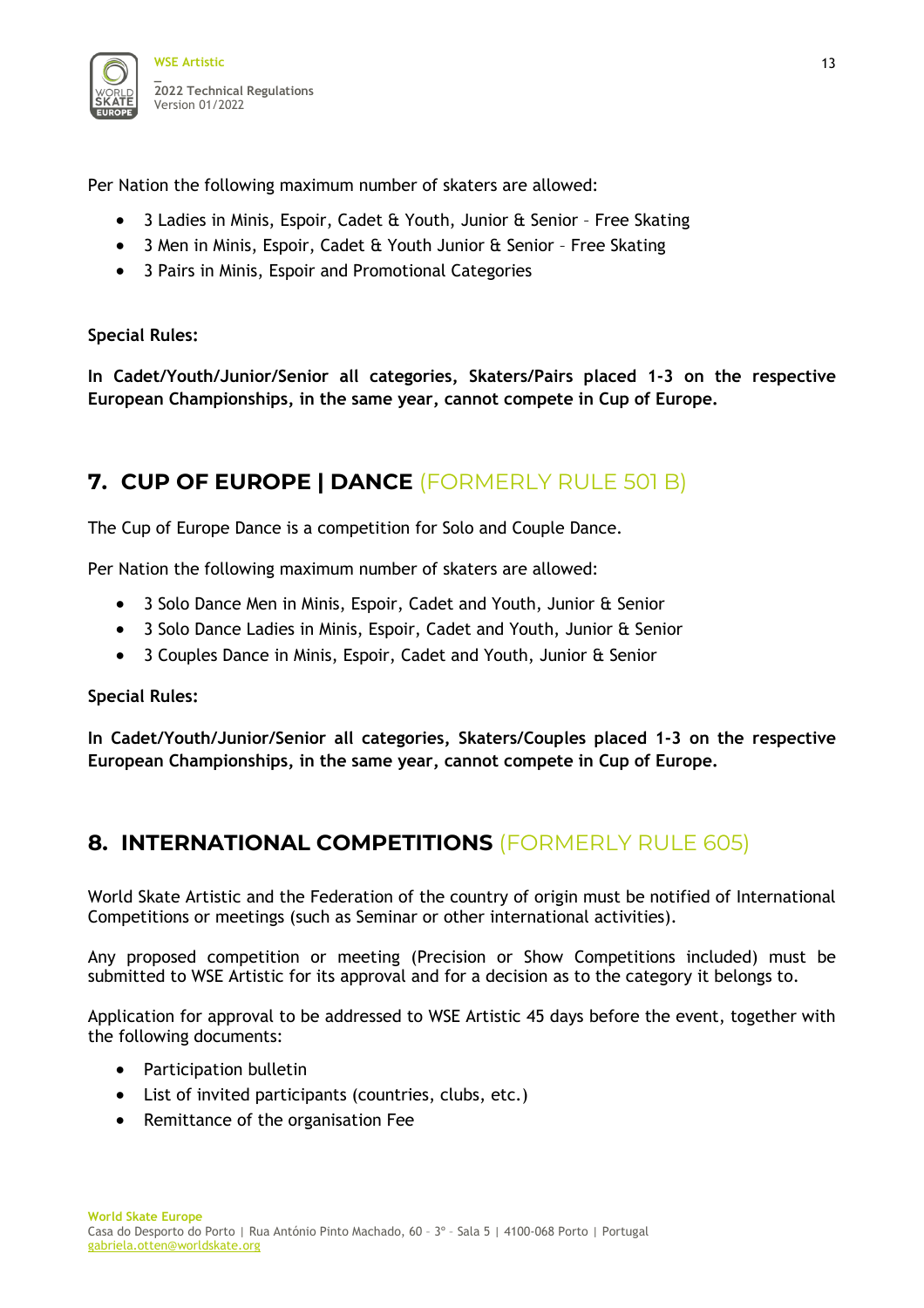

A full dossier (juries, results, score sheets) must be submitted to WSE Artistic at the close of the competition.

**No International Competitions or meetings can be organised at the same time as those of World Skate Artistic.**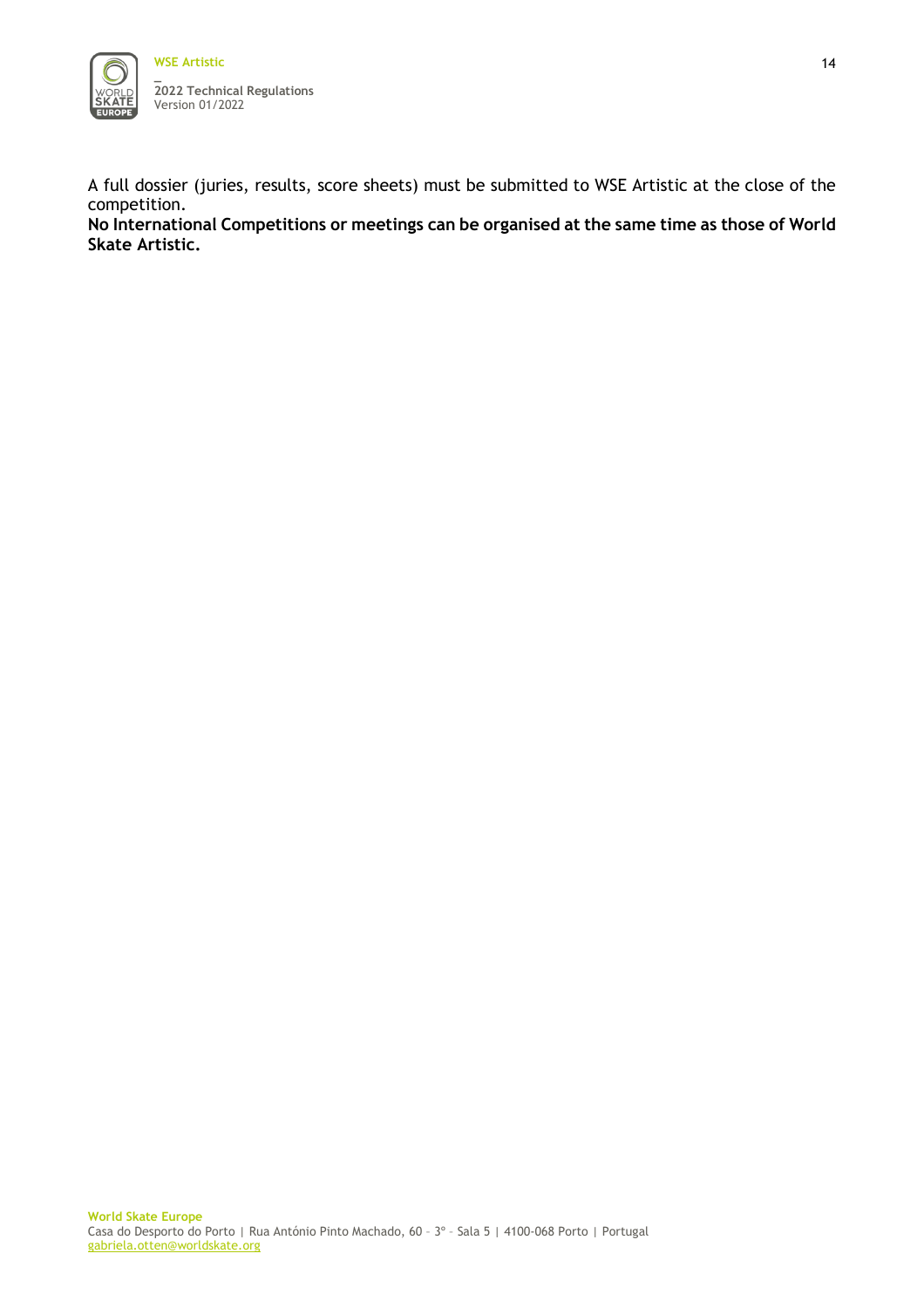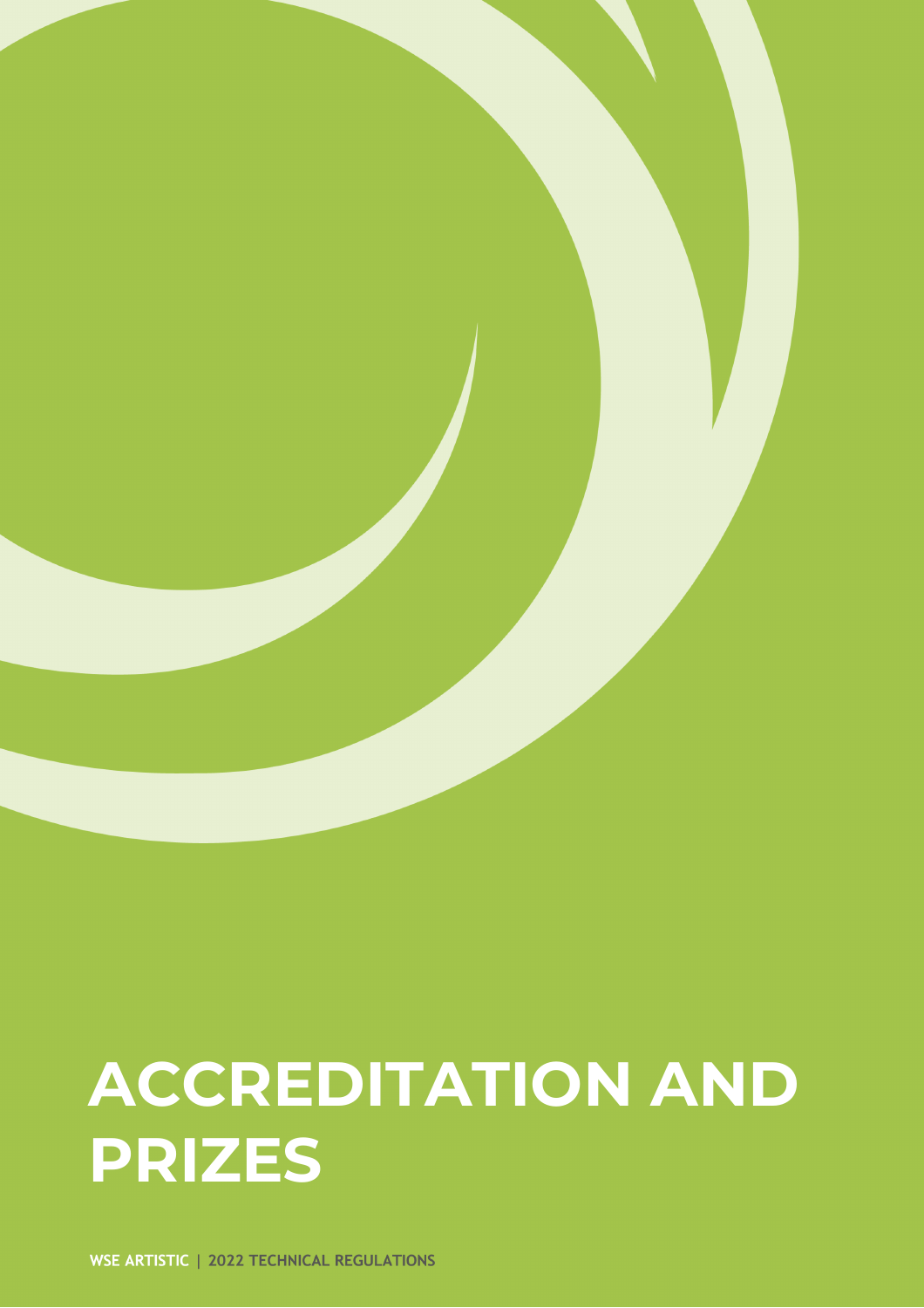

# <span id="page-15-0"></span>**9. ACCREDITATION** (FORMERLY RULE 503)

#### **9.1. EUROPEAN CHAMPIONSHIPS & CUP OF EUROPE**

Accreditation to European Championships is given to:

- 1 Delegate
- 1 Team Manager
- 4 Trainers maximum
	- $\circ$  2 trainers if with 1 to 10 Skaters
	- $\circ$  4 trainers if with 11 to more Skaters
	- o 1 trainer extra per each 10 Skaters (e.g. 1 per more than 10 skaters, 2 per more than 20 Skaters, etc.)
- 1 Clinical Staff (qualified)
- 2 Bus Drivers

#### **9.2. PRECISION & SHOW TEAMS**

Accreditation to European Championships of Precision and Show Teams is given to:

- 1 Delegate per Club
- 1 Trainer per each Group/Quartet/Precision Team (extra trainers can pay for a pass)
- 1 Choreographer per each Group/Quartet/Precision Team (extra choreogr. can pay for a pass)
- 1 extra Person for helping in dressing room each 10 skaters of the club (e.g. 30-35 skaters, will be given 3 extra passes; 36-40 skaters 4 extra passes)
- 2 bus drivers
- 1 National Federation Delegate
- 1 medical person (qualified) only one per Nation

## <span id="page-15-1"></span>**10. PRIZES** (FORMERLY RULE 503)

#### **10.1. EUROPEAN CHAMPIONSHIPS & CUP OF EUROPE**

Prizes for Europeans and Cup of Europe

• 1st, 2nd & 3rd receive an official WSE medal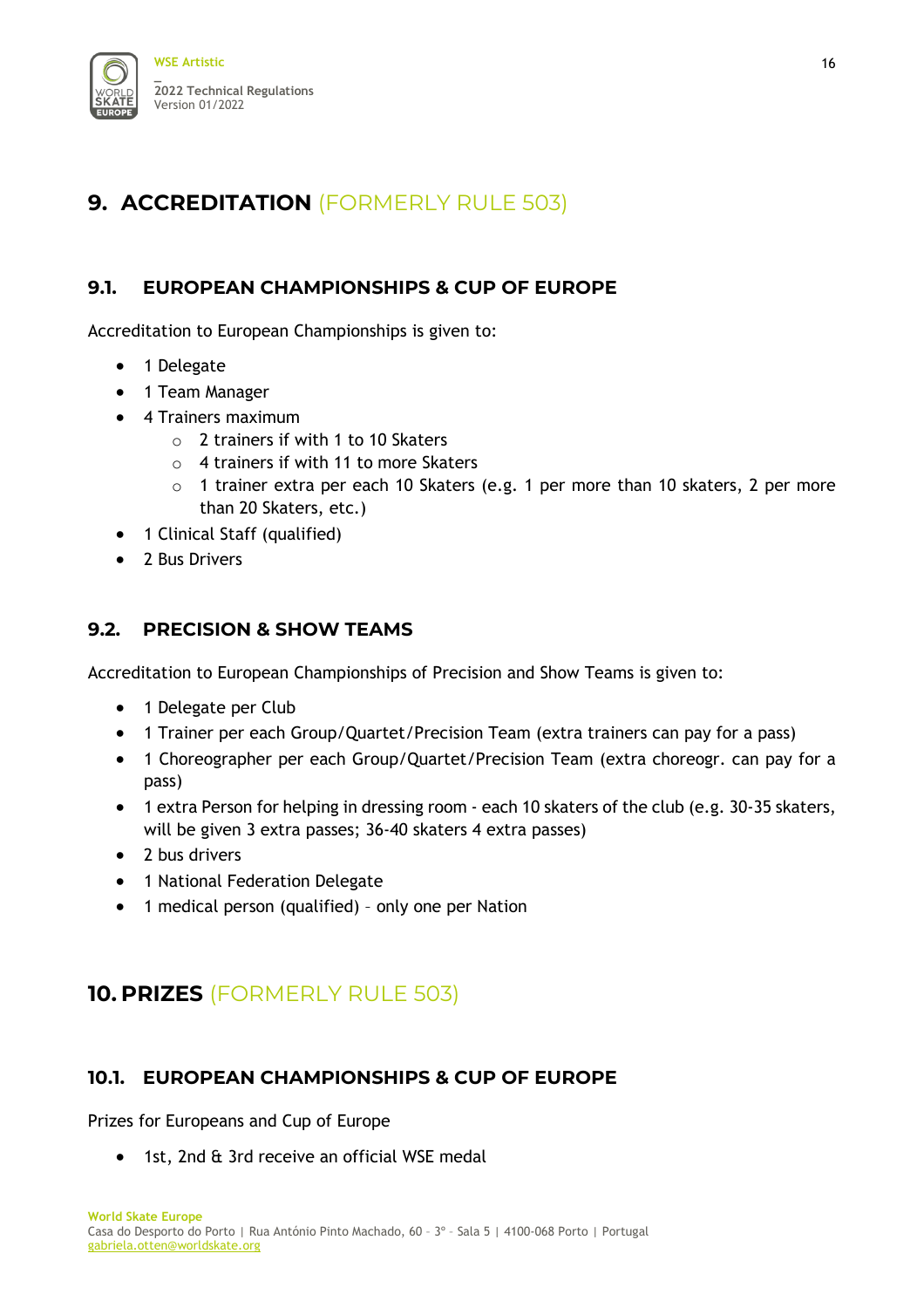

- 1st, of each discipline receive the WSE Cup
- All participants will be given a Diploma.

#### **10.2. PRECISION & SHOW TEAMS**

Prizes for Europeans Show & Precision

- Quartet: 1st, 2nd & 3rd receive an official medal
- Show Groups & Precision Teams: 3 cups are offered for the First 3 places.
- All participants will be given a Diploma.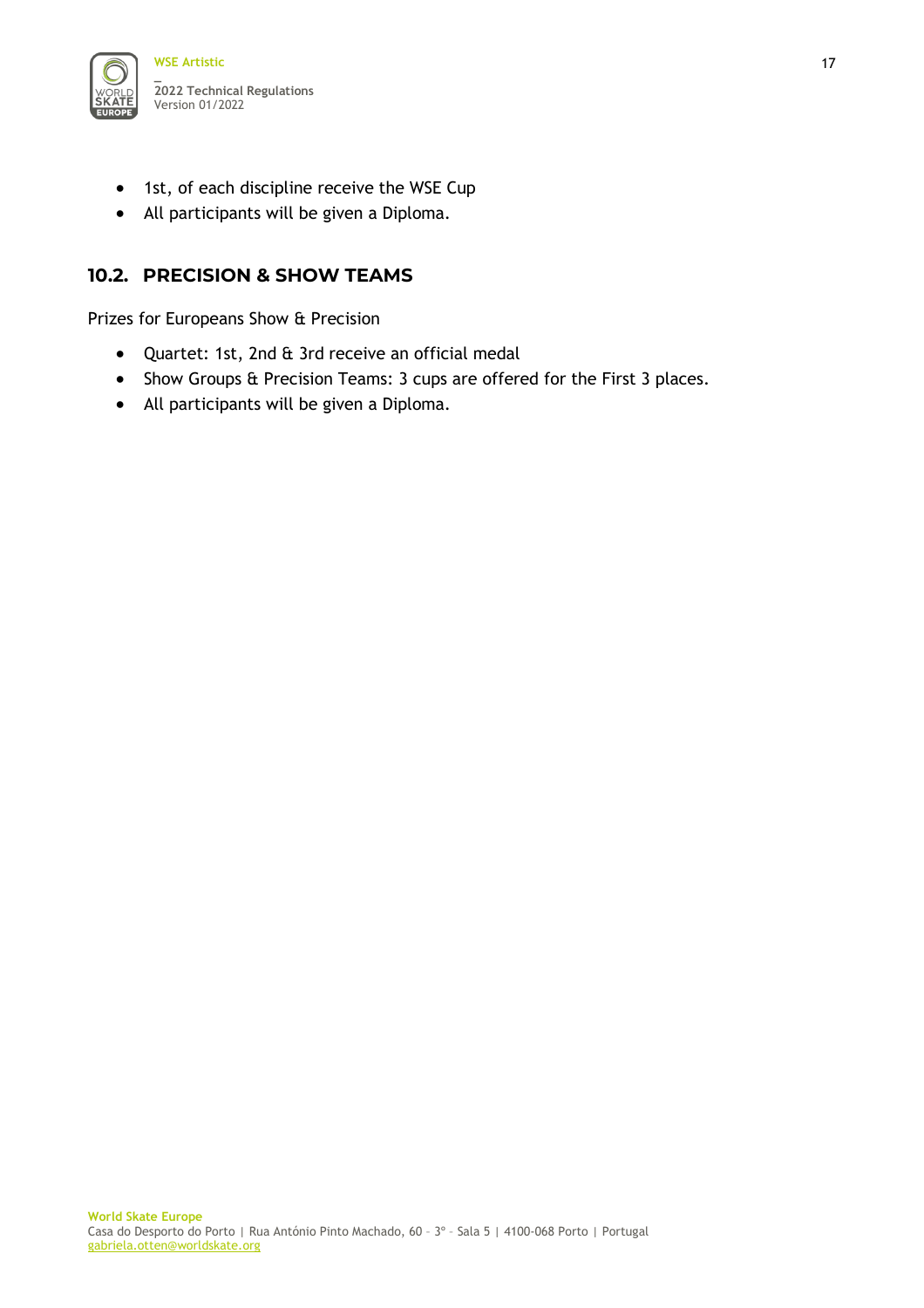# **PARTICIPATION BULLETINS**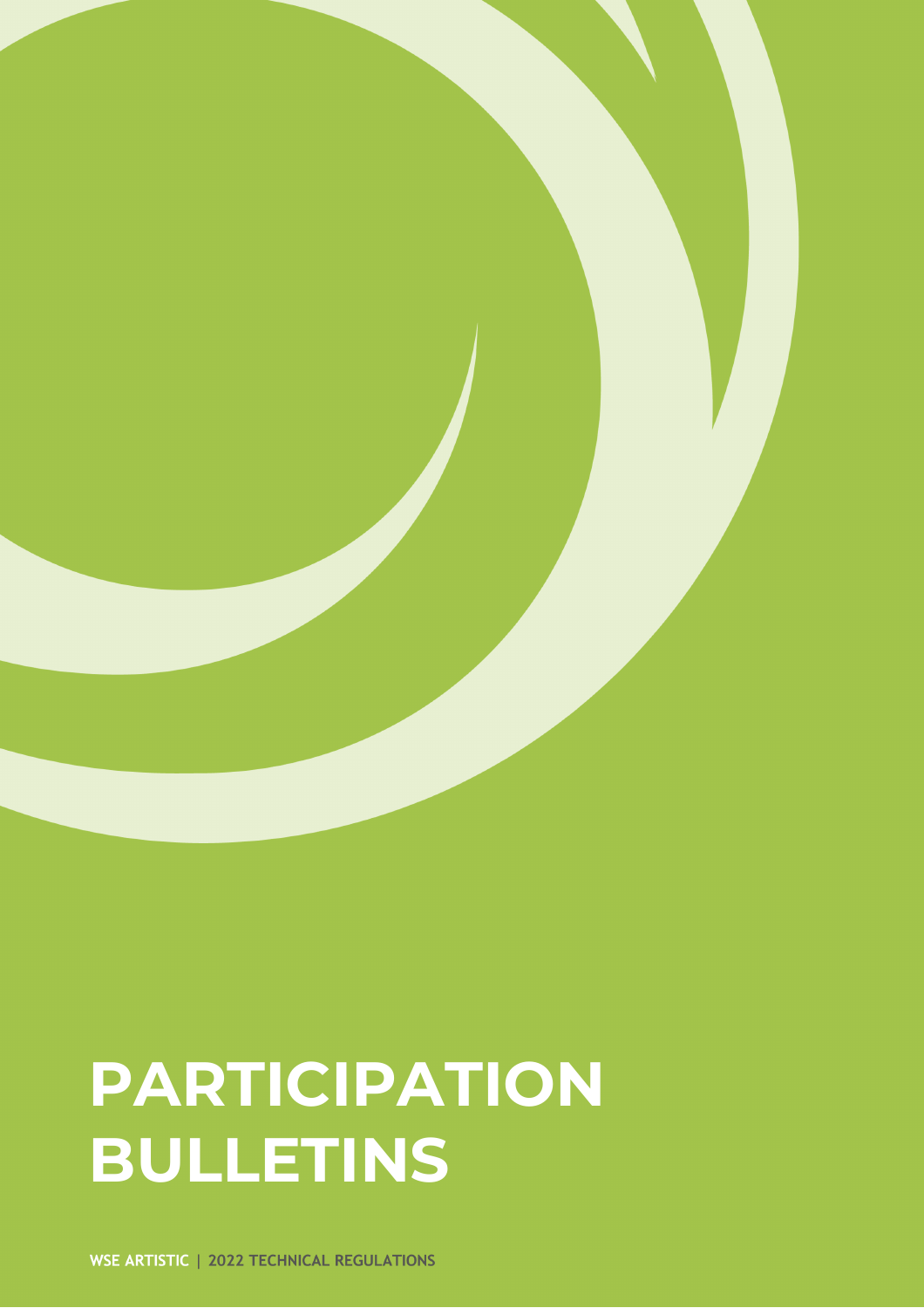

# <span id="page-18-0"></span>**11. INFORMATION** (FORMERLY RULE 506)

**Ninety (90) days before the start of the Championships**, the organizer shall send the following documents to each country:

- Site details, rink, nature of floor, dimensions, etc.
- Website of the Championship if there is one
- Medical information on site
- List of Hotels
- Likely training and competition timetable by WSE Artistic
- Date(s) of Judges meeting and of drawing by WSE Artistic

### <span id="page-18-1"></span>12. **REGISTRATION FORMS** (FORMERLY RULE 506)

#### **12.1. EUROPEAN CHAMPIONSHIPS AND CUP OF EUROPE**

WSE Artistic registration forms:

- Confirmation, also indicating the number of participants, to be sent to WSE Artistic & Organiser 40 days in Advanced, detailed for each Federation
- Registration of participants by name (TYPED) to be sent to WSE Artistic & Organiser, 20 days in advance (Imperative!!)
- After twenty (20) days a penalty will be applied of double entry fees for each late country.

**A Federation MUST pay for each entry submitted if they do not cancel 20 days before.**

**WSE Artistic must be notified by e-mail of any subsequent modification. No alteration in the list of participants and in their category/speciality will be accepted after the draw of the starting foot or after the start of the First training session indicated in the timetable prepared by WSE Artistic.** 

**The list must be approved by the delegate before the First official training.** 

#### **12.2. SHOW & PRECISION EUROPEAN CHAMPIONSHIPS**

WSE Artistic registration forms:

• Confirmation & registration of participants by name (typed) to be sent to WSE Artistic & Organizer by EACH Federation, min. 40 days in advance.

**A Federation (Club) must pay for each individual entry named on the registration sheet, INCLUDING RESERVES.** 

**A Federation (Club) MUST pay for each entry submitted if they do not cancel 20 days before. WSE Artistic President must be notified by fax or e-mail of any subsequent modification.**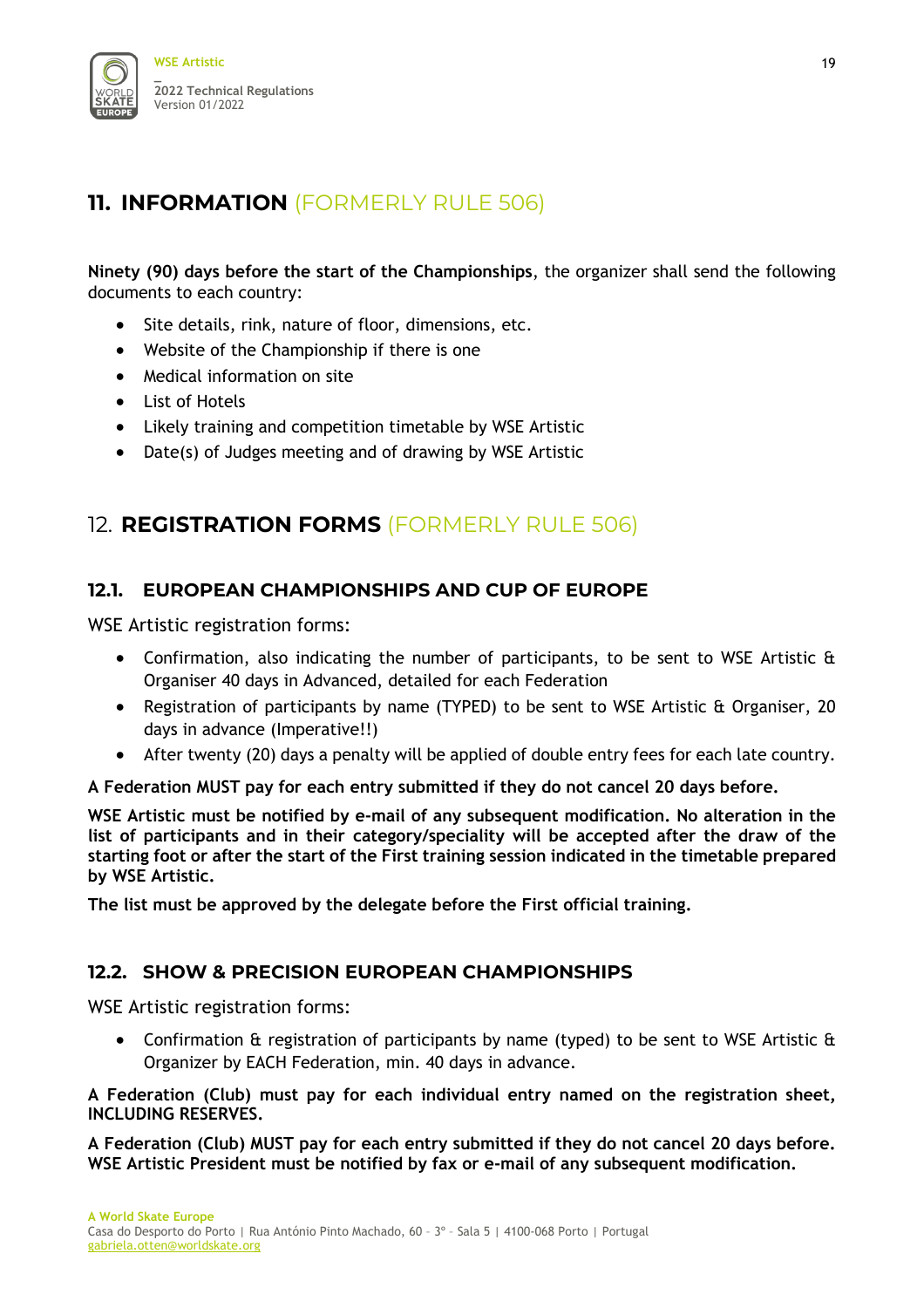

**The list must be approved by the delegate at the payment.** 

After receiving the registration forms, WSE Artistic will send the training and competition program to the organisers.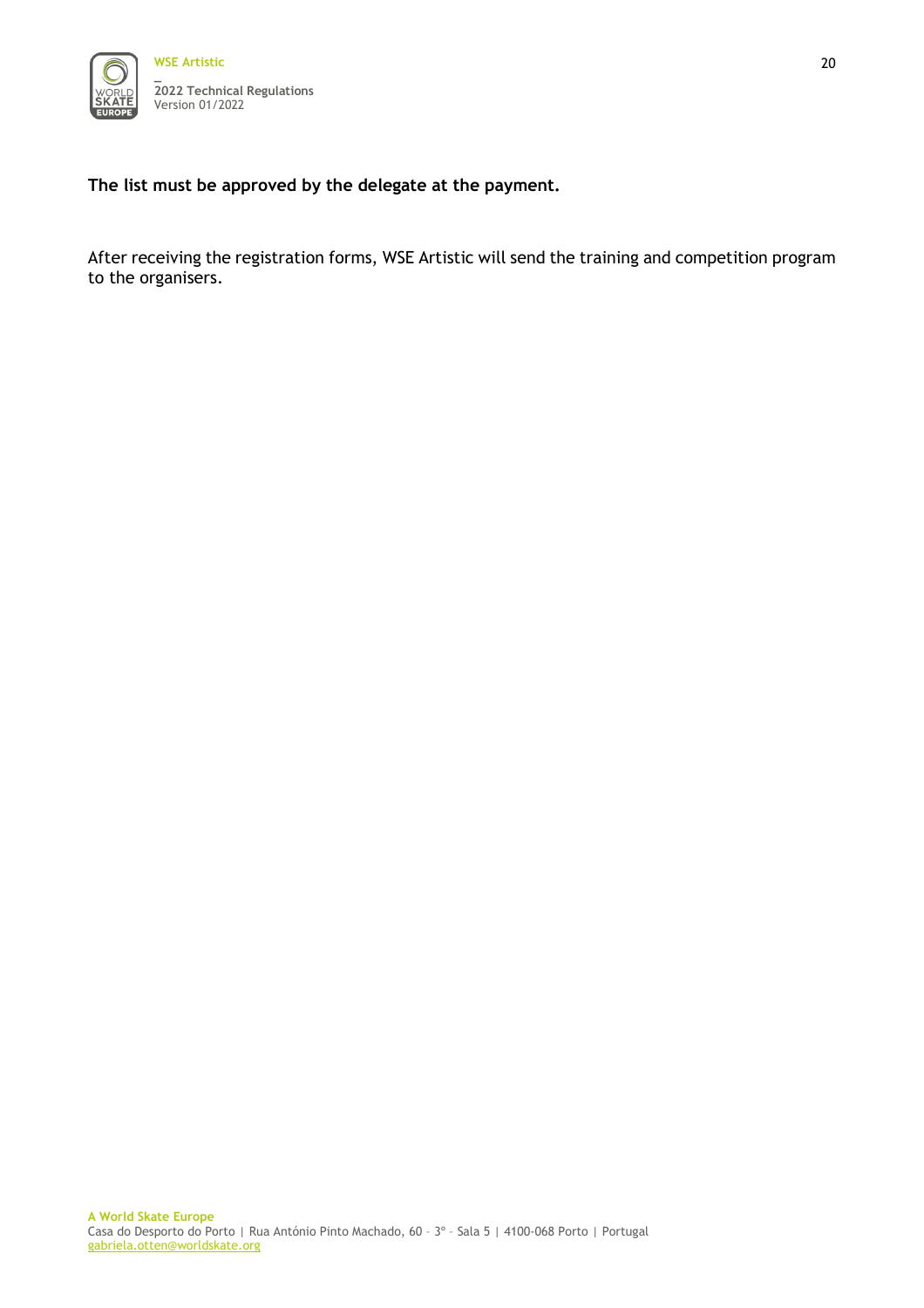# **FINANCIAL RULES**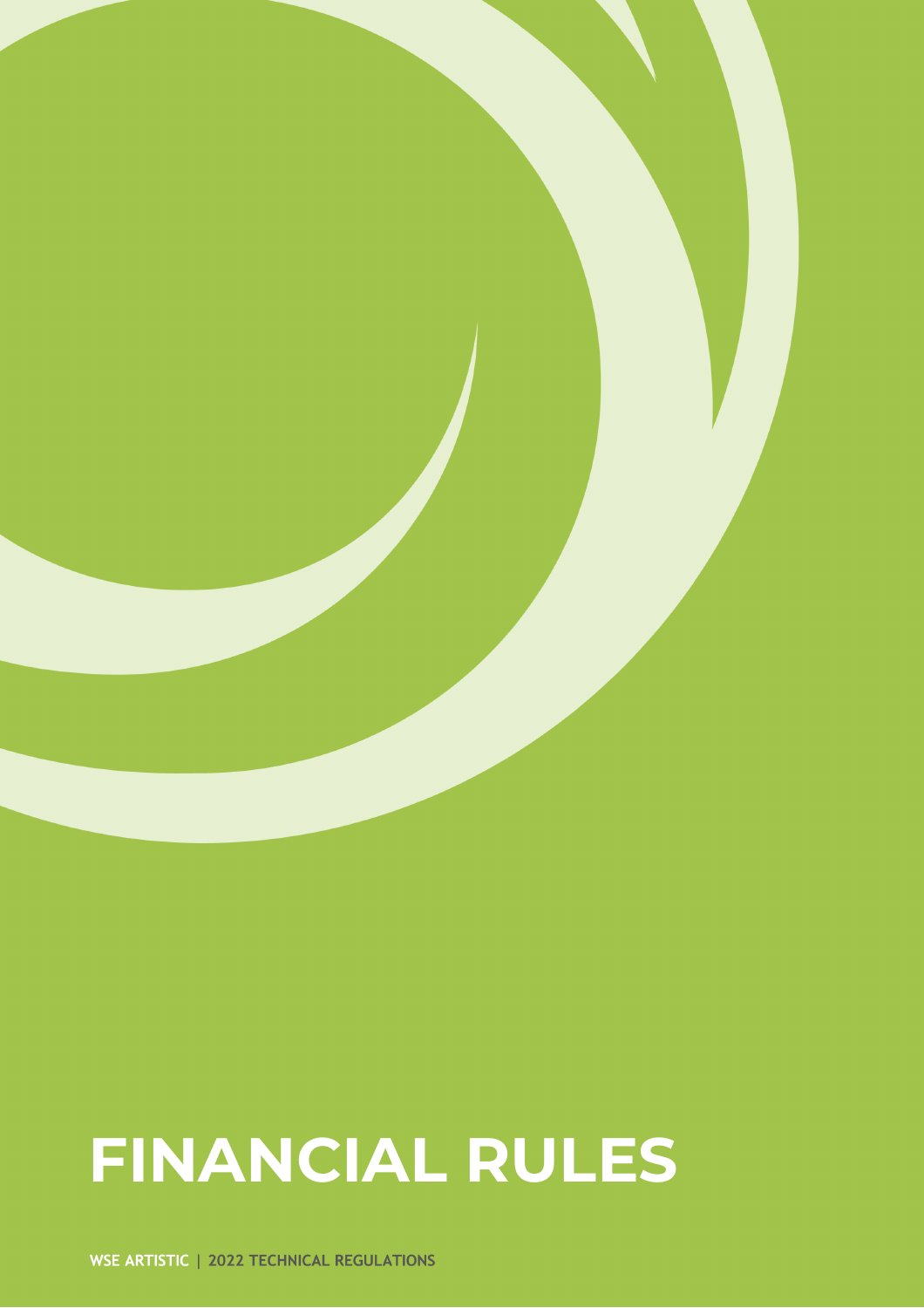

## <span id="page-21-0"></span>**13. ORGANIZATION FEES IN 2022** (FORMERLY RULE 600)

The organizers of the European Championships, Cups of Europe and European Cup Figures will enter with World Skate Europe into separate arrangements on organizational charges and expenses.

Below are the Organization Fees to be paid to World Skate Europe and the return paid by the World Skate Europe to the LOC/Organizer:

| <b>Competition</b>              | СE<br>(Figures) | <b>CE</b><br>(Free) | CE<br>(Dance)   | EC.<br><b>Cadet &amp; Youth</b> | EС<br>Junior & Senior | EC<br>Show &<br><b>Precision</b> |
|---------------------------------|-----------------|---------------------|-----------------|---------------------------------|-----------------------|----------------------------------|
| <b>Organization Fee</b>         | $0,00 \in$      | 1.000,00 €          | .000,00 €       | 2.500,00 €                      | 3.000,00 €            | 4.000,00 €                       |
| Income to LOC (p/ Skater)       | 75,00 €         | 25,00€              | 25,00€          | 10,00 €                         | 10,00 €               | 10,00€                           |
| Income to LOC p/ Extra<br>Coach | $0-30 \epsilon$ | $0-30 \epsilon$     | $0-30 \epsilon$ | $0-30 \epsilon$                 | $0-30 \epsilon$       | 0-40€                            |

# <span id="page-21-1"></span>**14. PARTICIPATION FEES IN 2022** (FORMERLY RULE 600)

The National Federations / Clubs, by participating at the European Championships, Cups of Europe will pay the following Fees, to be paid to World Skate Europe:

| <b>Competition</b>          | CE.<br>(Figures) | <b>CE</b><br>(Free) | <b>CE</b><br>(Dance) | EC.<br>Cadet & Youth | EC.<br>Junior & Senior | EC.<br>Show &<br><b>Precision</b> |
|-----------------------------|------------------|---------------------|----------------------|----------------------|------------------------|-----------------------------------|
| Club Fee                    |                  |                     |                      |                      |                        | 50,00€                            |
| Federation Fee (1-5 Sk)     | $0,00 \in$       | 50,00 €             | 50,00 €              | 50,00 €              | 50,00 €                |                                   |
| Federation Fee (6-10 Sk)    | $0,00 \in$       | 75,00€              | 75,00 €              | 75,00€               | 75,00€                 |                                   |
| Federation Fee (11-15 Sk)   | $0,00 \in$       | 100,00 €            | 100,00 €             | 100,00€              | 100,00 €               |                                   |
| Federation Fee (16-20 Sk)   | $0,00 \in$       | 125,00€             | 125,00 €             | 125,00€              | 125,00€                |                                   |
| Federation Fee $(21 = Sk)$  | $0,00 \in$       | 150,00 €            | 150,00 €             | 150,00€              | 150,00€                |                                   |
| Inscription Fee (p/ Skater) | 75,00 €          | 60,00 €             | 60,00 €              | 60,00€               | 60,00€                 | 35,00€                            |

## <span id="page-21-2"></span>**15. TOURNAMENT FEES IN 2022**

The National Federations / Clubs, who organize private events in the World Skate Europe jurisdiction with European Skaters / Agents only, pay the following Fee: **200,00 Euros**

By paying the Fee, the event will be added to the European Sports Calendar.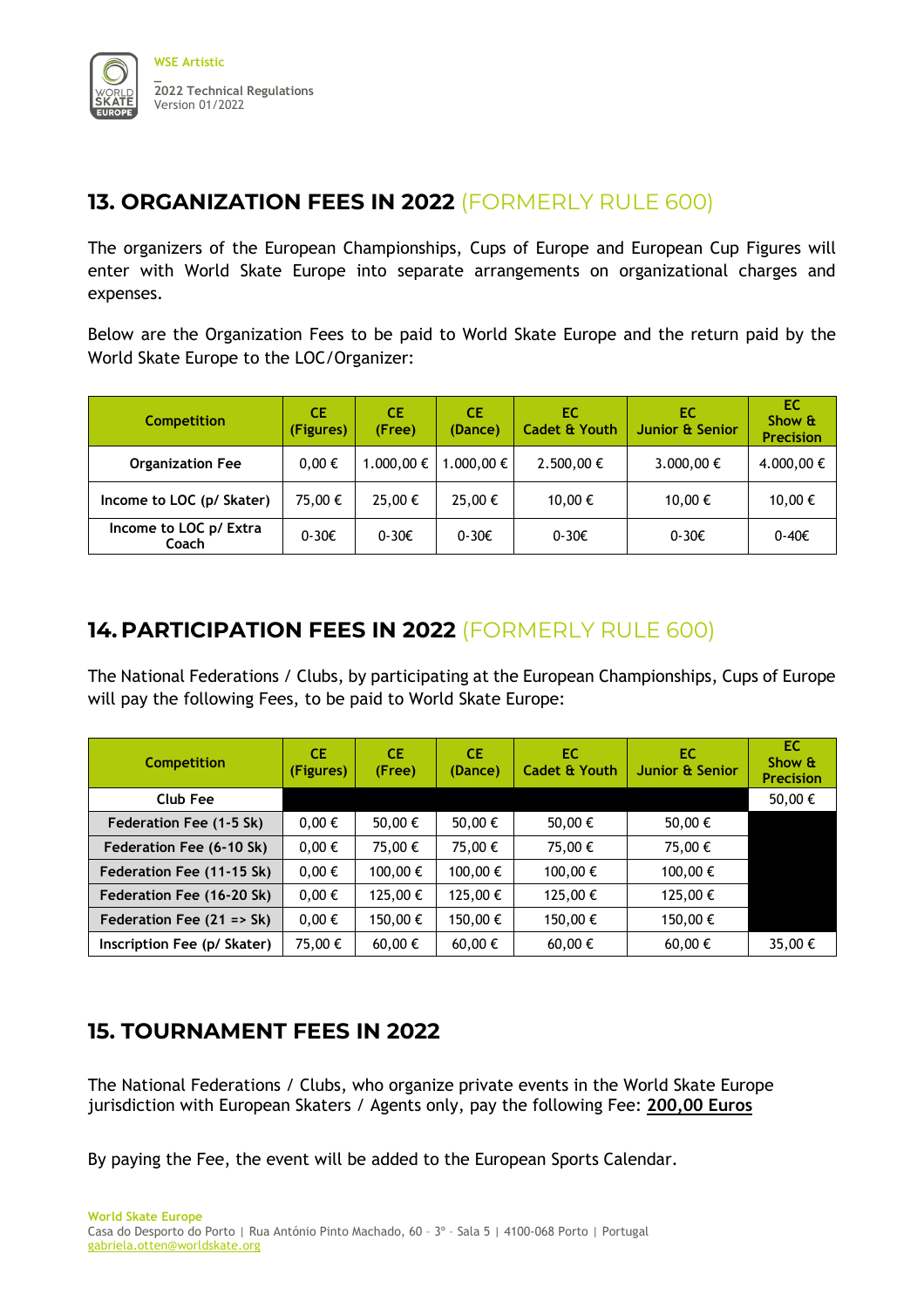

# <span id="page-22-0"></span>**16. PAYMENT PROCESS** (FORMERLY RULE 605)

The Organizers, National Federations and Clubs, must pay to World Skate Europe, as follows:

- All payments are made in EUROS
- All payments must be made 14 days before the Event
- All payments are made by Bank Transfer only
- Bank Transfers are to be made without costs to World Skate Europe
- Bank Transfer Proof of payment **MUST** be sent to World Skate Europe by e-mail, to:
	- o [gabriela.otten@worldskate.org](mailto:gabriela.otten@worldskate.org)
	- o [europe@worldskate.org](mailto:europe@worldskate.org)

**Failing in comply with this procedure may result in not acceptance of the inscriptions and, consequently, fail to participate in the events.**

### <span id="page-22-1"></span>**17. BANK ACCOUNT**

|                                                                | <b>BANK DETAILS Payment shall be made in EUROS</b> |  |  |  |  |  |
|----------------------------------------------------------------|----------------------------------------------------|--|--|--|--|--|
|                                                                | <b>BENEFICIARY WORLD SKATE EUROPE</b>              |  |  |  |  |  |
|                                                                | <b>BANK BPI - Banco Português de Investimento</b>  |  |  |  |  |  |
|                                                                | ACCOUNT N. 3-6007130.000.001                       |  |  |  |  |  |
|                                                                | <b>IBAN PT50 0010 0000 6007 1300 0013 2</b>        |  |  |  |  |  |
|                                                                | <b>BIC BBPIPTPL</b>                                |  |  |  |  |  |
| PAYMENTS SHALL BE MADE WITH NO BANK CHARGES                    |                                                    |  |  |  |  |  |
| <b>IMPORTANT</b>                                               |                                                    |  |  |  |  |  |
| ALL PAYMENTS MUST BE MARKED [your country + reason of payment] |                                                    |  |  |  |  |  |
| (Example: SPAIN ARTISTIC CUP EUROPE)                           |                                                    |  |  |  |  |  |
| A copy of all payments must be sent to europe@worldskate.org   |                                                    |  |  |  |  |  |